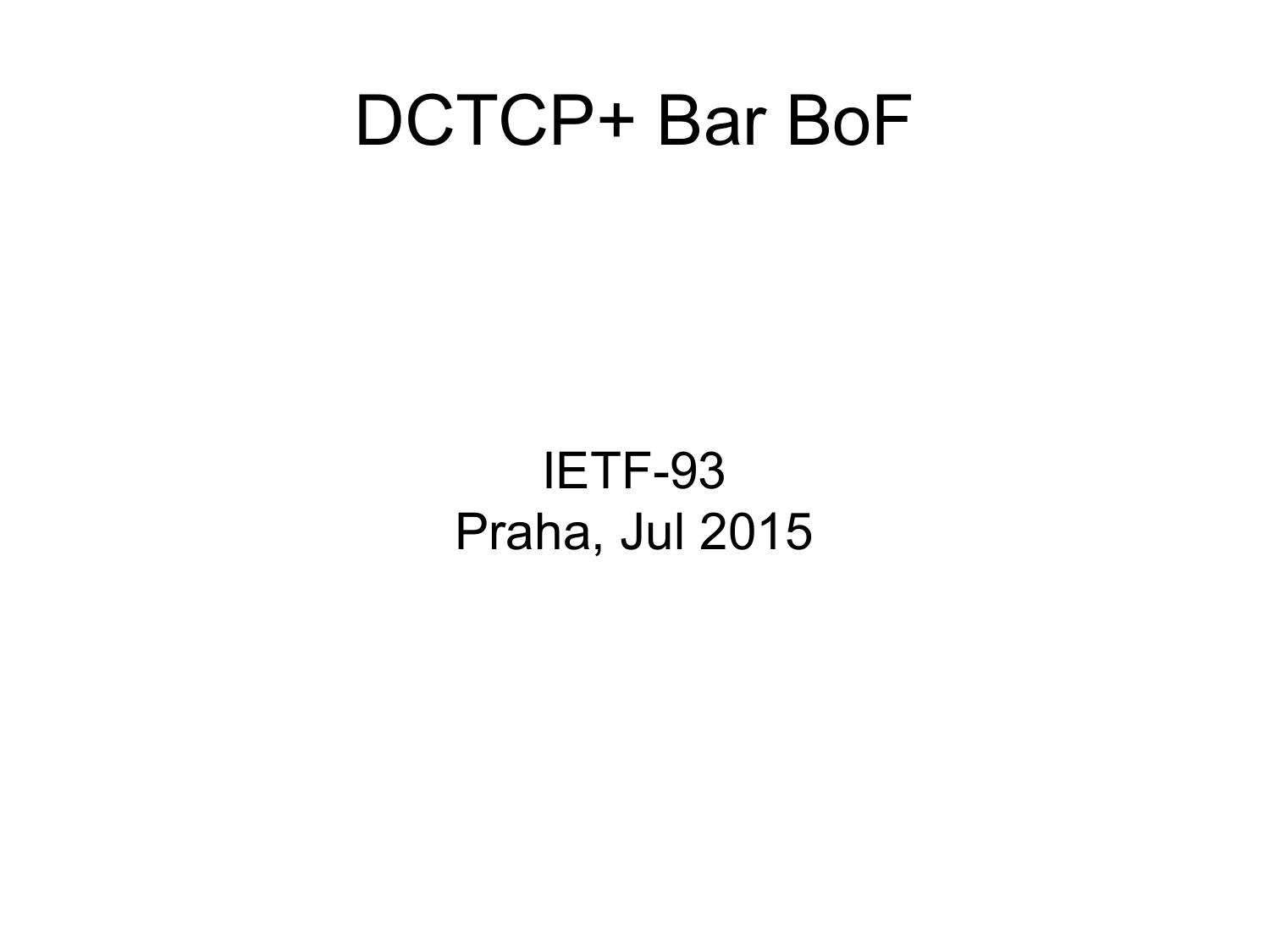### **Note Well**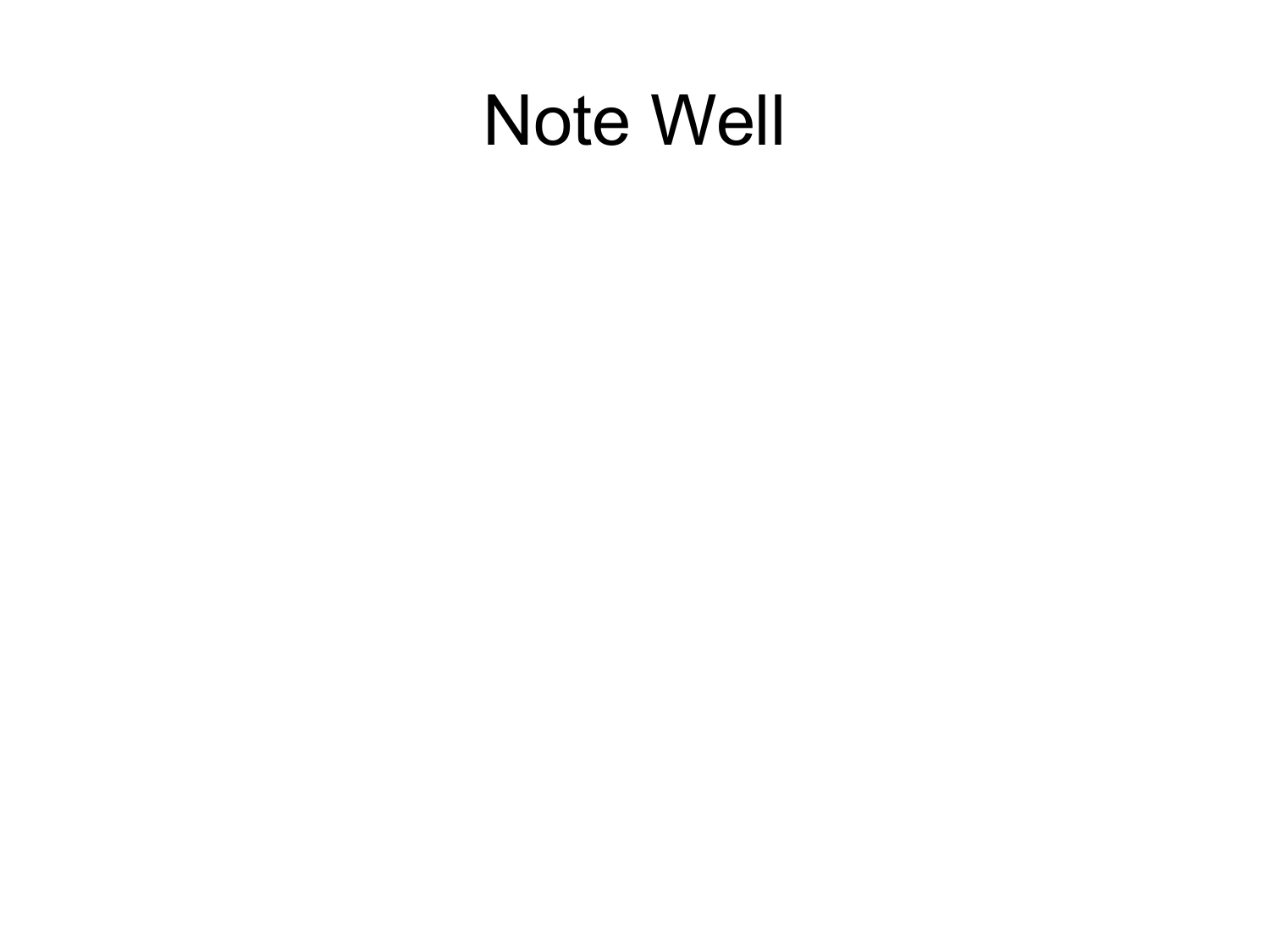# Proposed agenda

- **18:00 Introductions name and interest**
- Scope/Agenda Bashing
- 18:15 List of *must-have* changes before deployment alongside existing traffic.
- <sup>1</sup> 18:30 Brainstorm to identify people not present that will be important to this.
- <sup>1</sup> 18:40 What is the best way to ensure the outputs from a number of separate developers all converge in parallel to standardisation?
- **18:50 Next steps:**
- Actions to set up suitable MLs, tools, with timesales etc.
- **End 19:00**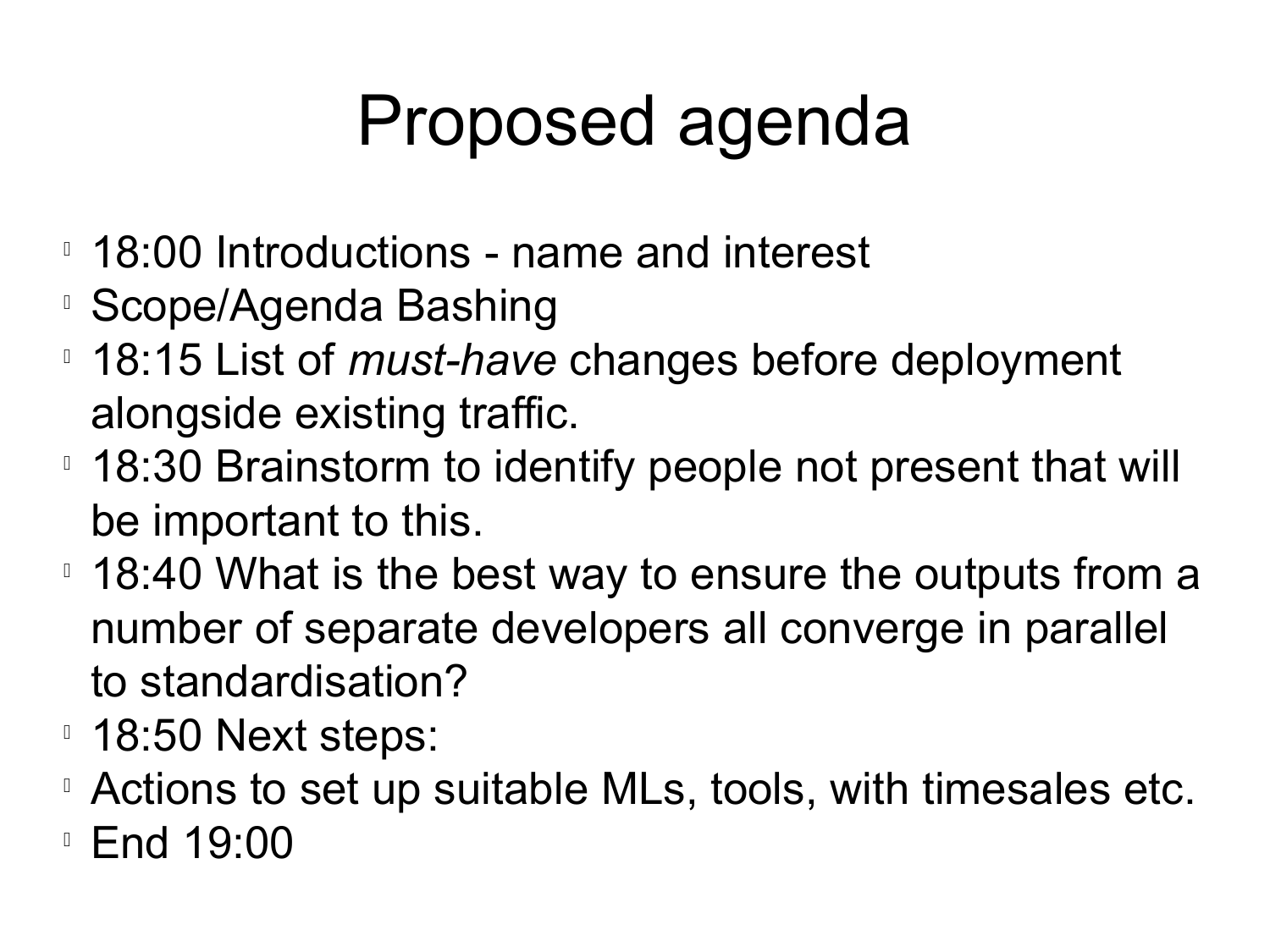# Scope

- Evolving the e2e DCTCP protocol for use alongside existing traffic (whether in DCs, private nets or public Internet).
- **Primarily to get DCTCP /developers/ involved** early (Windows, FreeBSD, Linux), so that whatever we decide to standardise can be implemented in parallel
	- (Doing implementation and standardisation in series is not desirable, in whichever order).
- **Primarily an organisational meeting about creating** a forum / community to do this work, using people's experience to know what will work best.